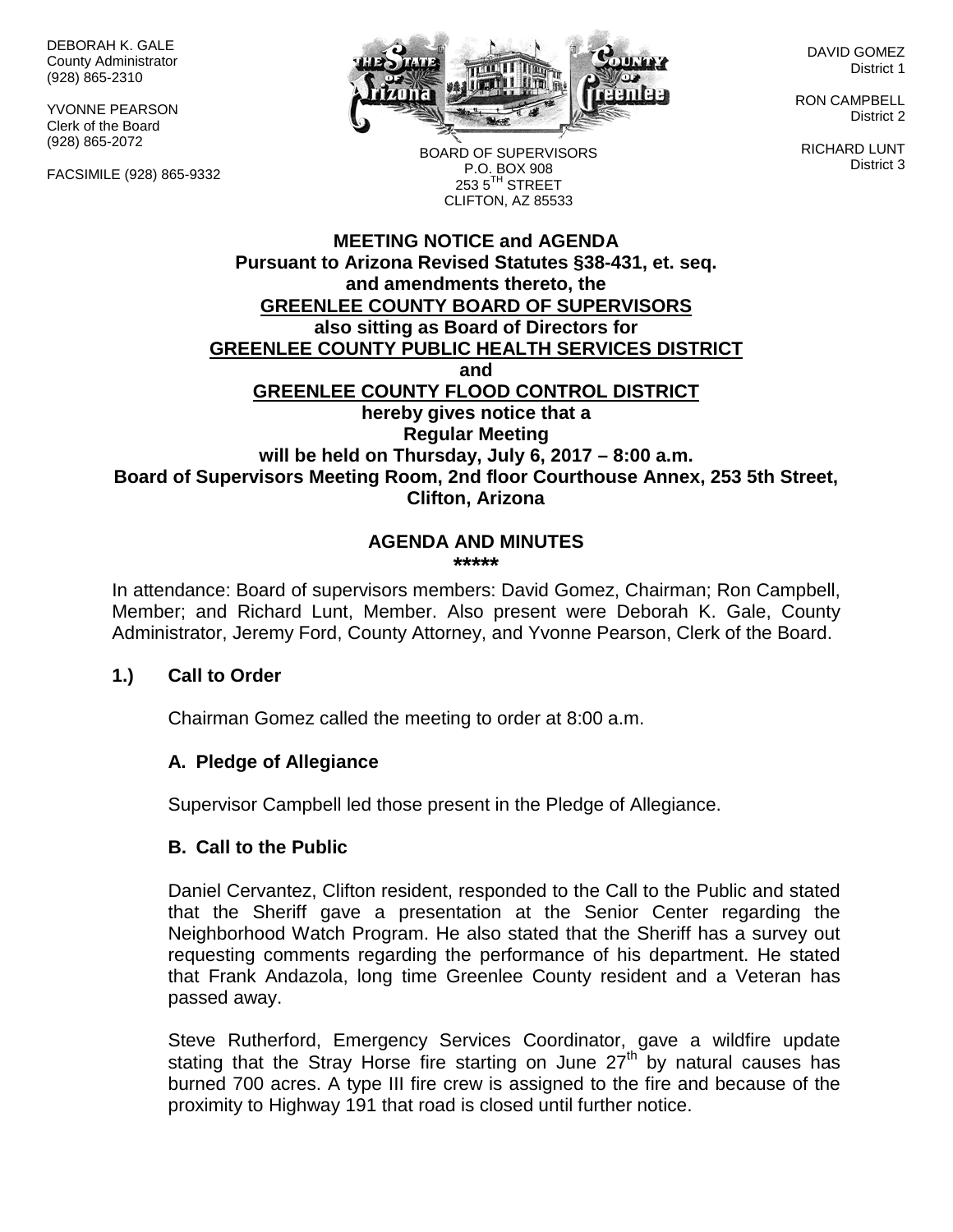- **2.) PUBLIC HEALTH SERVICES DISTRICT – the Board of Supervisors will convene as the Board of Directors of the Greenlee County Public Health Services District and will reconvene as the Board of Supervisors following consideration of these items:**
	- **A. Consent Agenda**
		- **1. Clerk of the Board: Consideration of approval of Public Health Services District expense warrants in excess of \$1,000.00**
		- **2. Health & Community Services Director: Consideration of approval of Agreement for Professional Services with Gila Health Resources for Medical Advisor services beginning July 1, 2017 and ending June 30, 2018**

Upon motion by Supervisor Campbell, seconded by Supervisor Lunt, and carried unanimously, the Board approved the Public Health Services District Consent Agenda as presented.

**3.) FLOOD CONTROL DISTRICT – the Board of Supervisors will convene as the Board of Directors of the Greenlee County Flood Control District and will reconvene as the Board of Supervisors following consideration of these items:**

## **A. Consent Agenda**

**1. Clerk of the Board: Consideration of approval of Flood Control District expense warrants in excess of \$1,000.00**

Upon motion by Supervisor Campbell, seconded by Supervisor Lunt, and carried unanimously, the Board approved the Flood Control District Consent Agenda as presented.

## **4.) Karen Soohy, County Librarian A. Greenlee County Library System Annual Update**

Ms. Soohy reported the following:

- Ms. Soohy applied for and received a total of \$66,000 in grant funding benefiting county libraries last year.
- Partnerships include; Gila County Department of Education for GED materials with a total of 96 students were served last year through the County libraries; Graham County-Safford City Library shared Tutor.com service with 340 students using the service; Graham County-Safford City Library Dolly Parton Imagination Library Enrollments with 505 active participating; Arizona State Library, Archives and Public Records for Brain Boxes which were used by 74 adults & 202 children; Arizona State Library, Archives and Public Records for Zinio free online magazine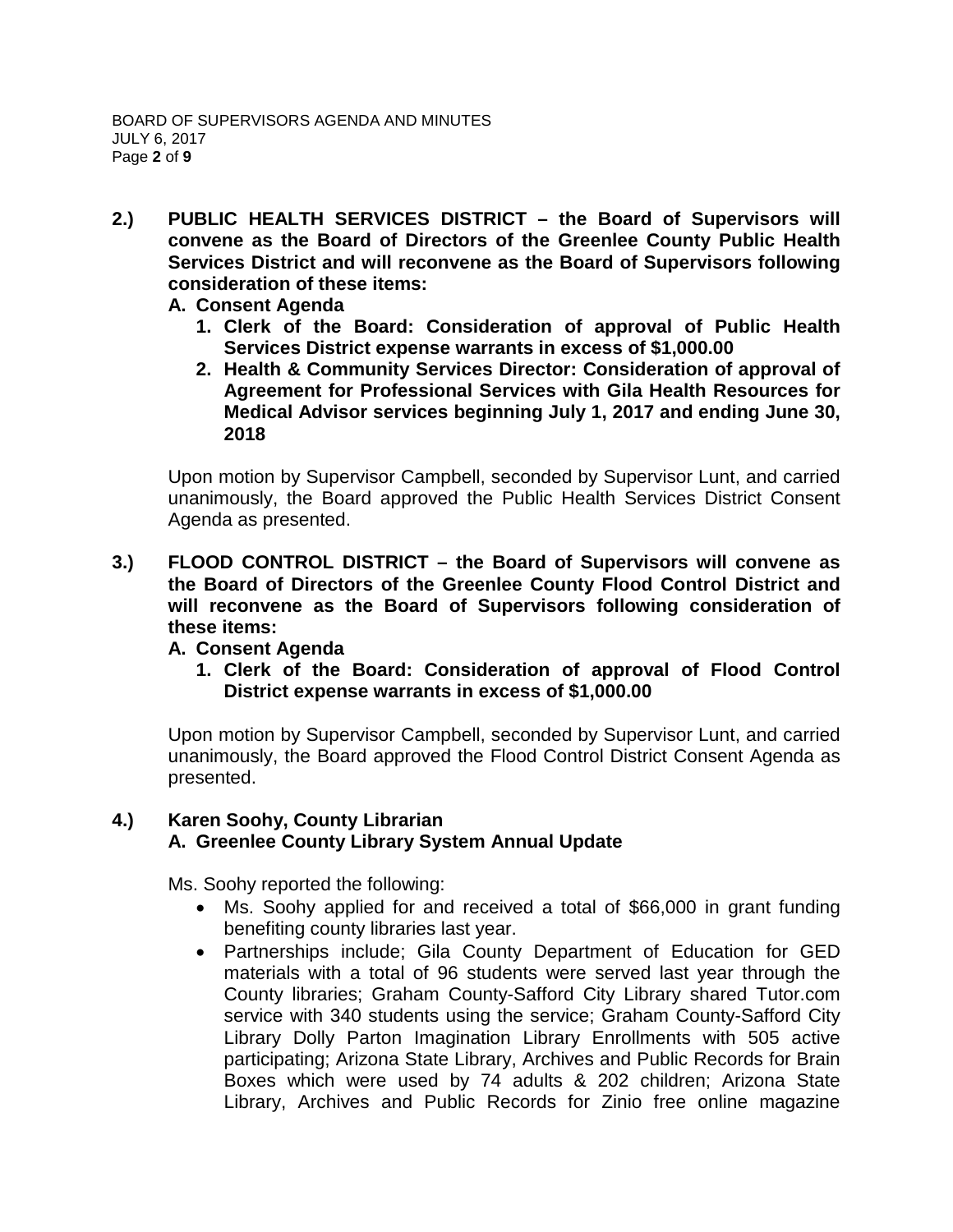service with 194 magazine copies downloaded; Little Libraries That Could Consortium offering 1937 Ebooks and 170 audio books for free download with 598 patrons using the service; Arizona State Library, Archives and Public Records Gale Databases, Ancestry, ReferenceUSA, Learning Express Library, Novelist, Chilton's and World Book Online; Greenlee County Cooperative Extension Service/Master Gardener Program/Community Garden Program Seed Libraries at Clifton & Duncan Libraries; Arizona State Library, Archives and Public Records GO Train Program for Rural Libraries.

• Ms. Soohy reviewed library usage for last year.

The Board thanked Ms. Soohy for her continued dedication and hard work for the enhancement of the County Library System.

## **5.) Lendsey Basteen, Event Coordinator**

## **A. Consideration of approval of proposed Greenlee County Fair Vendor fees and rates**

Ms. Basteen presented recommended rate changes for Fair vendors. She stated that rates have not changed since in the early 1990's. The proposed changes are:

- Indoor Space Commercial
	- o Rent \$60.00
	- o Deposit \$40.00 (returned if inspection passes after fair)
	- o Processing Fee \$10.00
	- o Additional Vendor Passes \$7.00
	- o Electric \$20.00
- Indoor Space Non-Profit
	- o Rent \$30.00
	- o Deposit \$40.00 (returned if inspection passes after fair)
	- o Processing Fee \$10.00
	- o Additional Vendor Passes \$7.00
	- o Electric \$20.00
- Outdoor Space Non-Food
	- o Rent \$40.00
	- o Deposit \$40.00 (returned if inspection passes after fair)
	- o Processing Fee \$10.00
	- o Additional Vendor Passes \$7.00
- Outdoor Space with Food
	- o Rent \$80.00
	- o Deposit \$40.00 (returned if inspection passes after fair)
	- o Processing Fee \$10.00
	- o Additional Vendor Passes \$7.00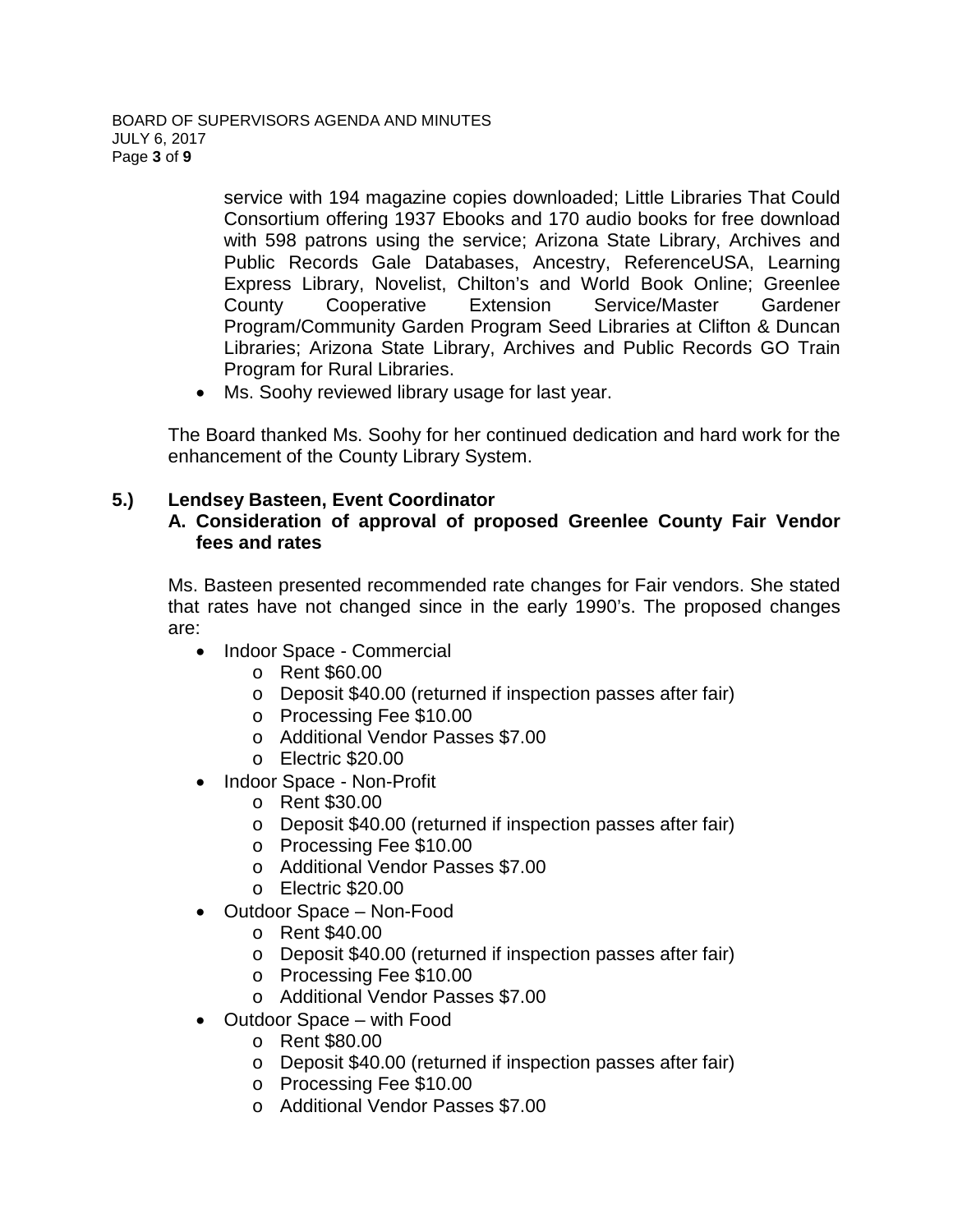#### BOARD OF SUPERVISORS AGENDA AND MINUTES JULY 6, 2017 Page **4** of **9**

- o Electric \$40 220volt /\$20 110 volt
- Outdoor Space Non-Profit Non-Food
	- o Rent \$20.00
	- o Deposit \$40.00 (returned if inspection passes after fair)
	- o Processing Fee \$10.00
	- o Additional Vendor Passes \$7.00
- Outdoor Space Non-Profit with Food
	- o Rent \$60.00
	- o Deposit \$40.00 (returned if inspection passes after fair)
	- o Processing Fee \$10.00
	- o Additional Vendor Passes \$7.00
	- o Electric \$20.00

Upon motion by Supervisor Lunt, seconded by Supervisor Campbell, and carried unanimously, the Board approved the proposed Fair Vendor Rates as presented.

#### **6.) Ákos Kovach, Economic Development Coordinator A. Greenlee County-wide Housing Forum, August 18**

Mr. Kovach explained and presented information regarding the upcoming Housing Forum on August 18<sup>th</sup>. He stated that several builders, real estate professionals and developers will be available to interested individuals. Supervisor Gomez stated that due to ongoing state land property issues in the Loma Linda & Verde Lee area focus and interest has shifted for housing development on private land.

## **B. Discussion/Action regarding a Resolution or Letter of Support for Private Sector Housing development**

Mr. Kovach stated that he has approached the Arizona Housing Commission regarding private land owned by the Golf Course Board and that a builder is committed to begin building in January.

Supervisor Lunt recused himself from any further discussion of the housing discussion due to a conflict of interest.

Upon motion by Supervisor Campbell, seconded by Chairman Gomez, the item was tabled for further review by the County Attorney.

## **C. Economic Development Planning Update**

Mr. Kovach updated the Board on the following: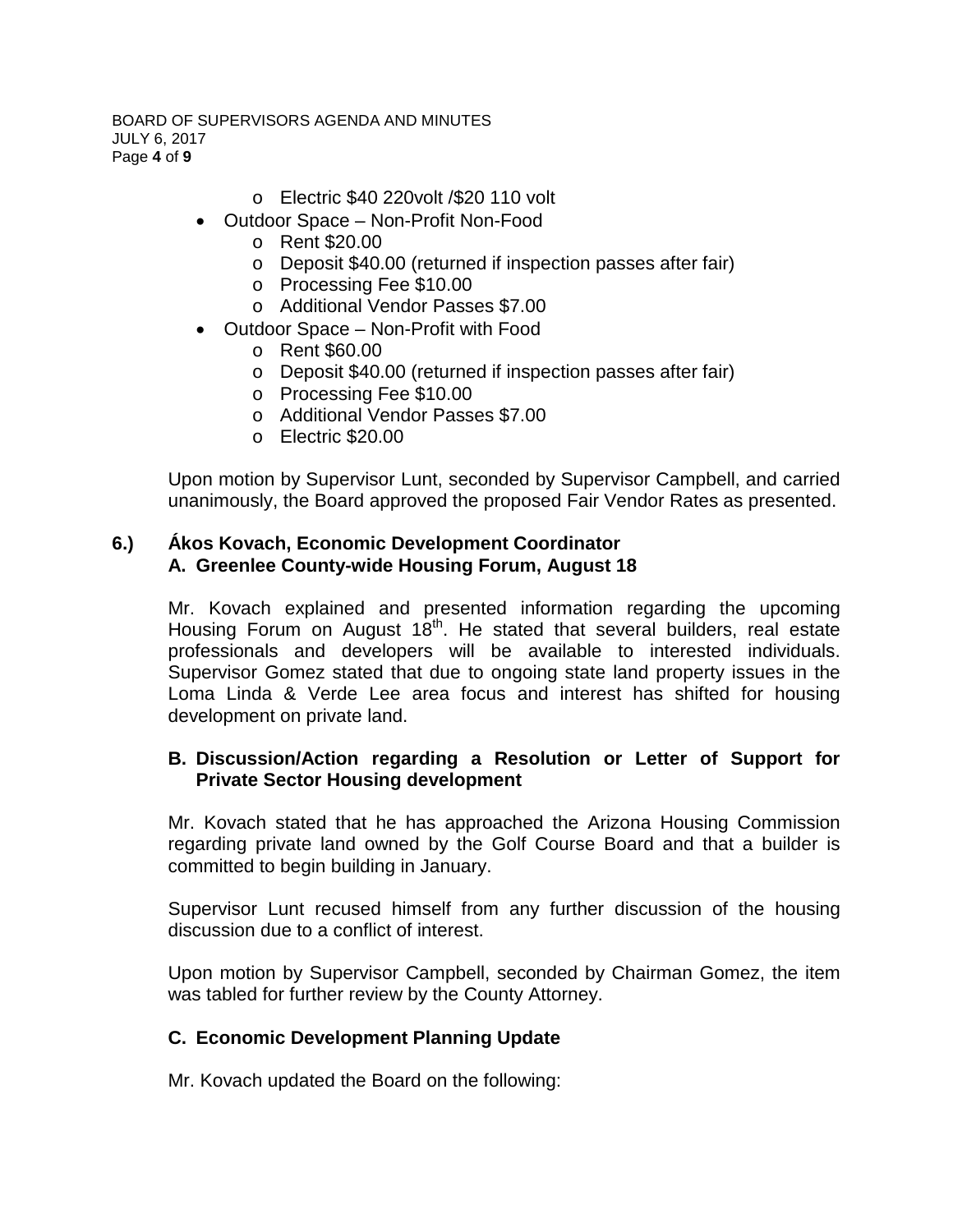- Members of the Tourism Council met with Mr. Kovach to review the Community Calendar and try to fill it with events and come up with ideas
- A Healthy Communities program will be held at the Clifton Town Hall at 2:00 p.m. today
- The Chamber of Commerce meets every third Wednesday of each month with the next Mixer being on July  $26<sup>th</sup>$  hosted by Mount Graham Safe House and will be held at the Church of New Beginnings in Morenci

Chairman Gomez went back to agenda item 6.B and asked several questions of the County Attorney. The County Attorney requested that the Board convene into Execution Session for legal advice. Upon motion by Supervisor Campbell, seconded by Supervisor Lunt, and carried unanimously, the Board convened into Executive Session for legal advice by the County Attorney regarding a Resolution or Letter of Support for Private Sector Housing development.

The Board reconvened into regular session after adjourning from Executive Session.

## **7.) Presentation of the 2017-18 Greenlee County Tentative Budget**

Ms. Gale expressed her gratitude to the Elected Officials and Department Heads for working with her during the budget process and finding solutions with limited funds to be able to provide high levels of service and still continue to be conservative. Ms. Gale presented power point slides to the Board and reviewed the several components of the budget. Supervisor Campbell stated for the record that the increased tax rate is a direct result of a correction of an error caused by the Arizona Department of Revenue that forced the reduction of last year's tax rate for which the Board of Supervisors had no control over.

## **8.) Consideration of Adoption of the 2017-18 Greenlee County Tentative Budget**

Supervisor Lunt made a motion to set the Fiscal Year 2017/2018 Primary Property Tax Rate at \$0.6941 per \$100 of assessed value. The motion was seconded by Supervisor Campbell, and the motion carried unanimously.

Supervisor Lunt made a motion to set the Fiscal Year 2017/2018 Public Health Services District Tax Rate at \$0.2000 per \$100 of assessed value. The motion was seconded by Supervisor Campbell, and the motion carried unanimously.

Supervisor Lunt made a motion to set the Fiscal Year 2017/2018 Flood Control District Tax Rate at \$0.2500 per \$100 of assessed value. The motion was seconded by Supervisor Campbell, and the motion carried unanimously.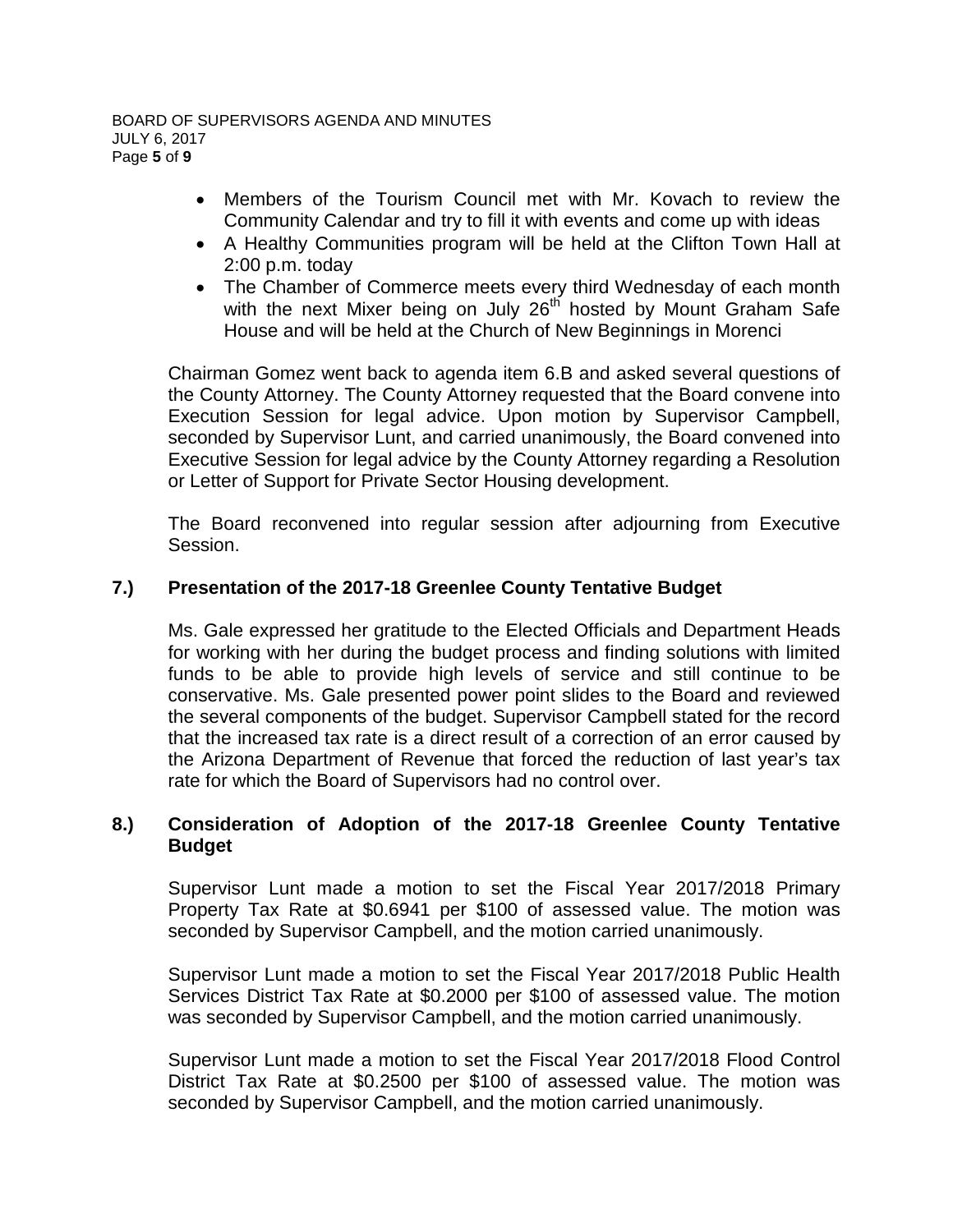Supervisor Lunt made a motion to adopt the Fiscal Year 2017/2018 Greenlee County budget as follows:

General Fund budget in the amount of \$12,860,629 and the Total Budget in the amount of \$25,455,960. This includes the Flood Control Budget in the amount of \$315,000 and the Public Health Services District Budget in the amount of \$2,221,139. This also includes the Resolution for the adoption of the Tentative Budget, Resolution 17-07-01 regarding the Public Health Services District Tax Levy and Rate, the Flood Control District Certification of funds necessary for the district, adoption of the Capital Improvement Plan and the Fund Balance Policy. The motion was seconded by Supervisor Campbell, and the motion carried unanimously.

## **RESOLUTION FOR THE ADOPTION OF THE TENTATIVE BUDGET FISCAL YEAR 2017-2018**

**\_\_\_\_\_\_\_\_\_\_\_\_\_\_\_\_\_\_\_\_\_\_\_\_\_\_\_\_\_\_\_\_\_\_\_\_\_\_\_\_\_\_\_\_\_\_\_\_\_\_\_\_\_\_\_\_\_\_\_\_\_\_\_\_\_**

**WHEREAS,** in accordance with the provisions of Title 42, Chapter 17, Articles 1-5, Arizona Revised Statute, (A.R.S.), the Board of Supervisors do make an estimate of the different amounts required to meet the public expenditures for the ensuing year, also an estimate of revenues from sources other than direct taxation, and the amount to be raised by taxation upon real and personal property of Greenlee County, and

**WHEREAS,** in accordance with said chapter of said title, and following due public notice, the Board will meet on August 7, 2017, at which meeting any taxpayer is privileged to appear and be heard in favor of or against any of the proposed expenditures or tax levies, and

**WHEREAS,** it appears that publication will be duly made as required by law, of said estimates together with a notice that the Board will meet on August 21, 2017, at the Office of the Board for the purpose of hearing taxpayers and making tax levies as set forth in said estimates, and

**WHEREAS,** it appears that the sums to be raised by taxation, as specified therein, do not in the aggregate amount exceed that amount as computed in A.R.S. 42-17051(A);

**NOW, THEREFORE, BE IT RESOLVED,** that the said estimates of revenue and expenditures/expenses shown on the accompanying schedules as now increased, reduced or changed are hereby adopted as the tentative budget of Greenlee County for the Fiscal Year 2017-2018.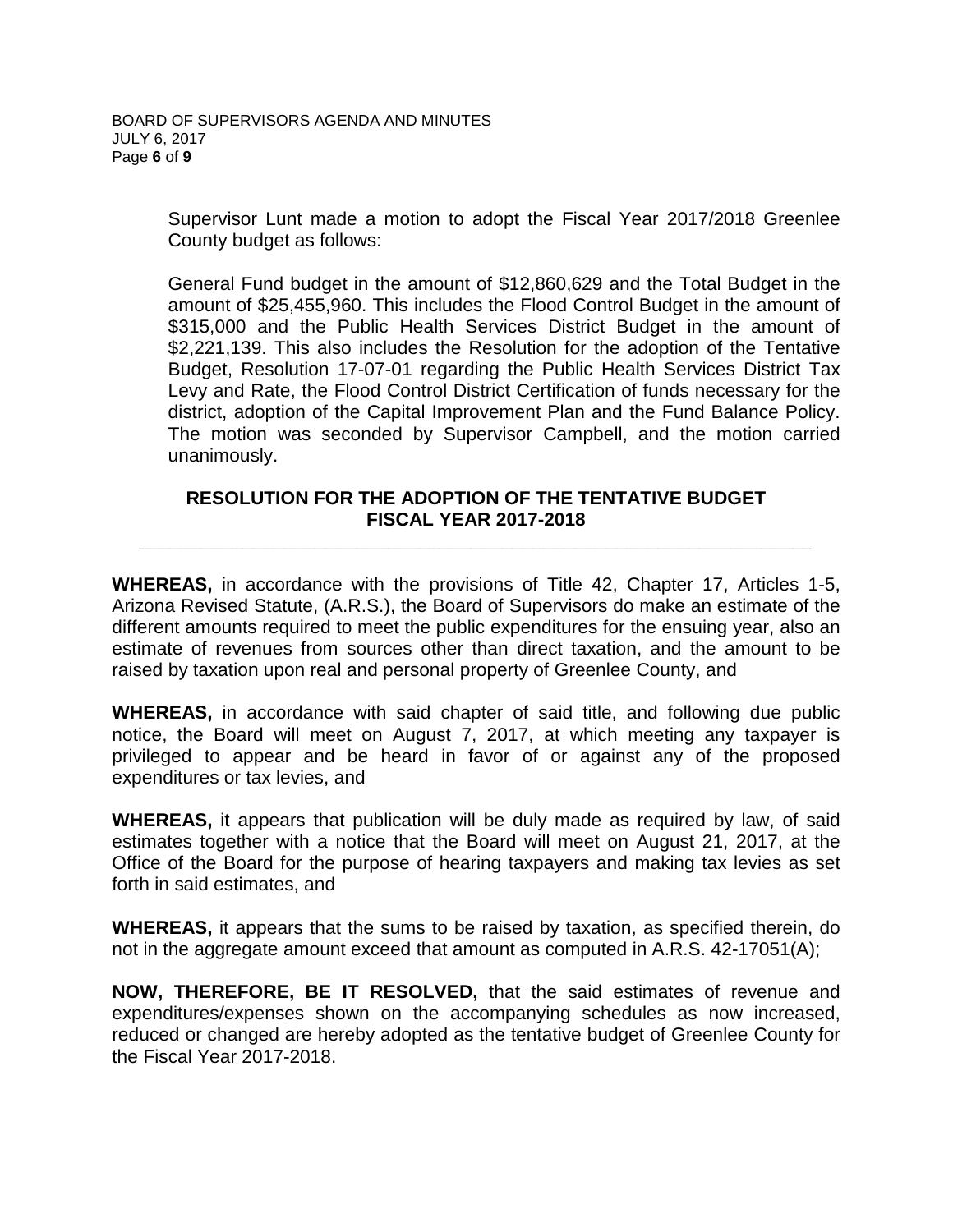BOARD OF SUPERVISORS AGENDA AND MINUTES JULY 6, 2017 Page **7** of **9**

**PASSED AND ADOPTED** BY THE GREENLEE COUNTY BOARD OF SUPERVISORS, THIS 6th DAY OF JULY, 2017.

APPROVED: /s/ David Gomez, Chairman

ATTEST: /s/ Yvonne Pearson, Clerk of the Board

#### **RESOLUTION 17-07-01**

#### **RESOLUTION OF THE BOARD OF DIRECTORS OF THE GREENLEE COUNTY PUBLIC HEALTH SERVICES DISTRICT REGARDING THE FY 17-18 TAX LEVY AND RATE**

WHEREAS, pursuant to A.R.S. 48-5802, the Greenlee County Board of Supervisors did unanimously approve the formation of the Greenlee County Public Health Services District effective July 1, 2006; and

WHEREAS, pursuant to A.R.S. 48-5805, the Board of Directors of the Greenlee County Public Health Services District may levy a secondary property tax for the public health services district; and

WHEREAS, the Board of Directors have adopted the FY 17-18 budget for the Greenlee County Public Health Services District in the amount of \$2,221,139 which includes the need for a levy of \$882,254 in secondary property taxes for the district; and

WHEREAS, the Board of Directors, by this resolution, certifies to the Greenlee County Board of Supervisors that a levy of \$882,254 is needed to cover the cost of operations of the Greenlee County Public Health Services District for the period from July 1, 2017 through June 30, 2018. The property tax necessary to acquire the \$882,254 is \$.2000 per \$100 of assessed valuation. The balance of the revenues needed for operations will be derived from state and federal grants, carry forward amounts, and the maintenance of effort requirement pursuant to A.R.S. 48-5804.C.2.

PASSED AND ADOPTED THIS 6<sup>th</sup> DAY OF JULY, 2017 AT CLIFTON, ARIZONA.

APPROVED: /s/ David Gomez, Chairman Public Health Services District

ATTEST: /s/ Yvonne Pearson, Clerk of the Board

- **9.) Tim Sumner, County Sheriff**
	- **A. Consideration of approval to purchase 6 patrol rifles in an amount not to exceed \$5,402.97 to be paid with general funds**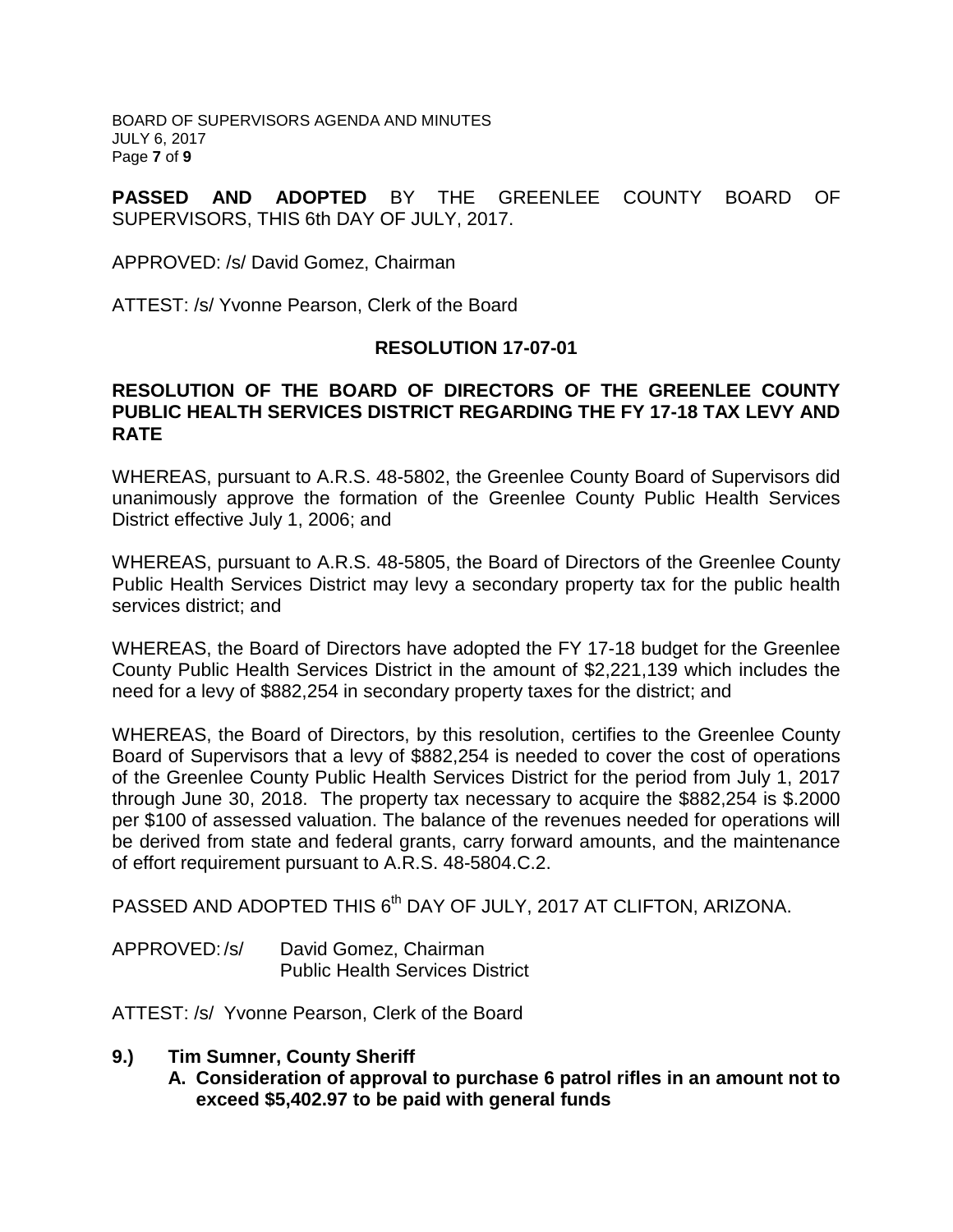Upon motion by Supervisor Campbell, seconded by Supervisor Lunt, and carried unanimously, the Board approved the request as presented.

## **10.) John Armstrong, Chief Probation Officer**

## **A. Consideration of proposed increase to starting Probation Officer annual salary from \$34,000 to \$38,500**

Mr. Armstrong explained that it is difficult to recruit interest in Probation Officer positions due to the specific educational and experience requirements needed for this type of position which is important for the safety of the community. The position is state funded with the increase to be paid with adult fees for the 2018 fiscal year and then be paid completely with regular state funds for the Probation Department thereafter.

Upon motion by Supervisor Lunt, seconded by Supervisor Campbell, and carried unanimously, the Board approved the request as presented.

# **11.) Kay Gale, County Administrator A. County and State budget and legislative issues**

Ms. Gale reported that counties are working with NACO (National Association of Counties) on the reauthorization of Secure Rural Schools funding and that legislation has been introduced to Congress on this issue.

A draft Recovery Plan on the Mexican Wolf has been received which states that it will take 25 to 35 years to recover the species. She reviewed the conditions that have to be met to reach a point of down-listing the species and the cost that has been allowed to reimburse ranchers for depredation.

## **B. Calendar of Events**

The Calendar of Events was reviewed.

# **12.) Consent Agenda**

- **A. Clerk of the Board: Consideration of approval of minutes to previous meetings – 05/08/17; 06/06/17; 06/20/17**
- **B. Clerk of the Board: Consideration of approval of expense warrants in excess of \$1,000.00 – Voucher 1087; 1088; 1089; 1090**
- **C. Chief Finance Officer: Consideration of approval of general fund loans in the amount of \$47,899.17 to be reimbursed upon receipt of funds: Fund 133 - \$519.96; Fund 146 - \$925.15; Fund 159 - \$143.18; Fund 186 -**